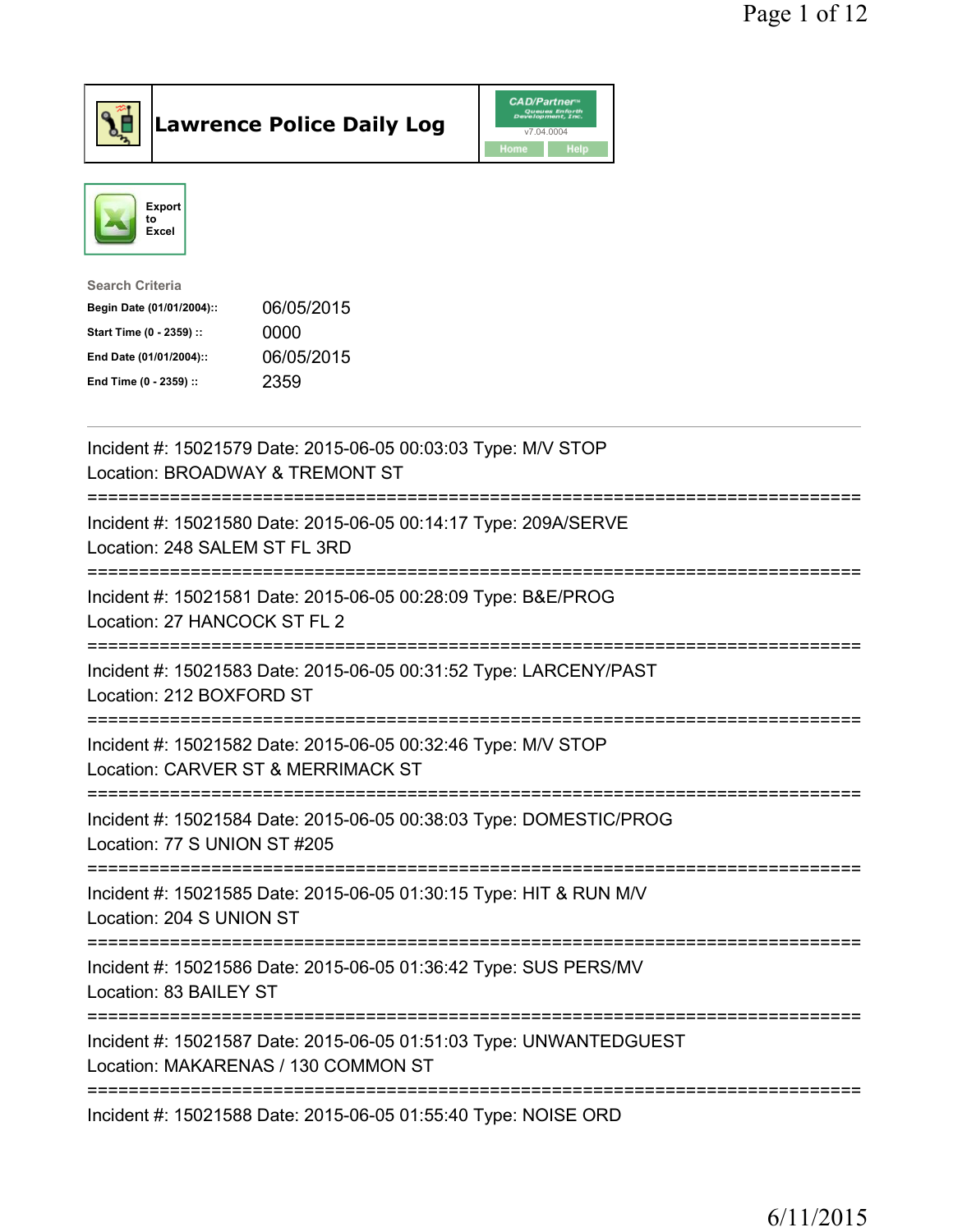Location: 108 RIVER POINTE WY #4301 =========================================================================== Incident #: 15021589 Date: 2015-06-05 02:07:48 Type: M/V STOP Location: 700 ESSEX ST =========================================================================== Incident #: 15021590 Date: 2015-06-05 02:09:41 Type: M/V STOP Location: 700 ESSEX ST =========================================================================== Incident #: 15021591 Date: 2015-06-05 03:22:31 Type: NOISE ORD Location: 115 RIVER POINTE WY #6202 =========================================================================== Incident #: 15021592 Date: 2015-06-05 03:47:18 Type: CK WELL BEING Location: 360 BROADWAY =========================================================================== Incident #: 15021593 Date: 2015-06-05 05:52:52 Type: M/V STOP Location: LAWRENCE ST & PARK ST =========================================================================== Incident #: 15021594 Date: 2015-06-05 05:55:38 Type: ALARM/BURG Location: MINASIAN LAW OFFICE / 127 S BROADWAY =========================================================================== Incident #: 15021595 Date: 2015-06-05 06:00:07 Type: ALARM/BURG Location: 101 PARKER ST =========================================================================== Incident #: 15021596 Date: 2015-06-05 06:40:16 Type: M/V STOP Location: AMESBURY ST & HAVERHILL ST =========================================================================== Incident #: 15021597 Date: 2015-06-05 06:45:49 Type: B&E/PROG Location: 48 UNION ST FL 2 =========================================================================== Incident #: 15021598 Date: 2015-06-05 06:48:26 Type: M/V STOP Location: AMES ST & ESSEX ST =========================================================================== Incident #: 15021599 Date: 2015-06-05 06:58:45 Type: M/V STOP Location: AMES ST & LOWELL ST =========================================================================== Incident #: 15021600 Date: 2015-06-05 07:08:29 Type: DOMESTIC/PROG Location: 277 WATER ST FL 3 REAR =========================================================================== Incident #: 15021601 Date: 2015-06-05 07:08:52 Type: M/V STOP Location: AMES ST & ESSEX ST =========================================================================== Incident #: 15021602 Date: 2015-06-05 07:20:29 Type: LARCENY/PAST Location: 62 ALLSTON ST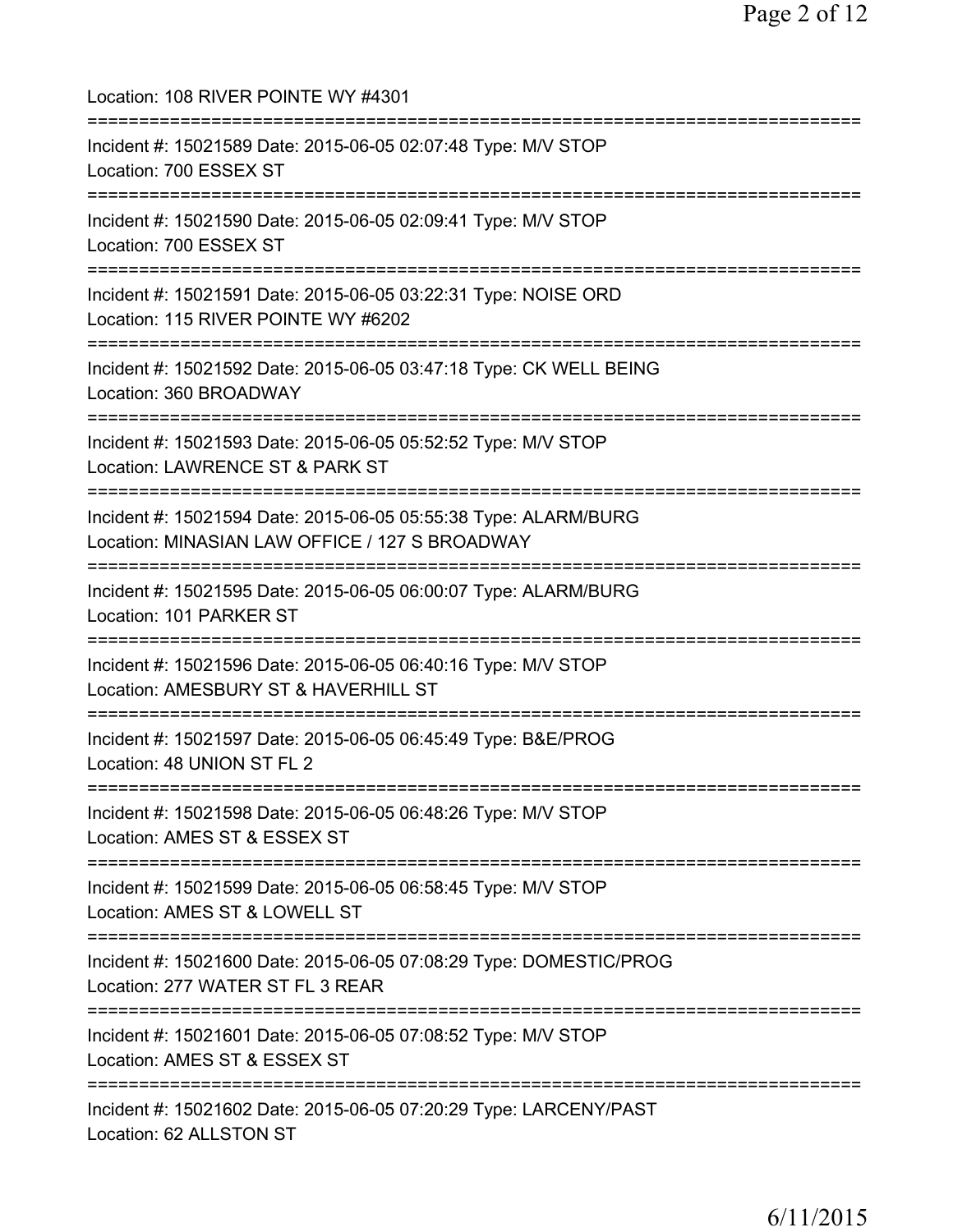| Incident #: 15021603 Date: 2015-06-05 07:31:43 Type: M/V STOP<br>Location: 277 WATER ST                                     |
|-----------------------------------------------------------------------------------------------------------------------------|
| Incident #: 15021604 Date: 2015-06-05 07:33:57 Type: CLOSE STREET<br><b>Location: HAMPSHIRE ST</b>                          |
| Incident #: 15021605 Date: 2015-06-05 07:35:25 Type: M/V STOP<br>Location: AMES ST & ESSEX ST                               |
| Incident #: 15021606 Date: 2015-06-05 07:36:15 Type: M/V STOP<br>Location: PARKER ST & SALEM ST<br>======================== |
| Incident #: 15021607 Date: 2015-06-05 07:45:27 Type: CLOSE STREET<br>Location: E HAVERHILL ST & VINE ST                     |
| =========================<br>Incident #: 15021608 Date: 2015-06-05 07:51:27 Type: TOW/REPOSSED<br>Location: 45 TYLER ST     |
| Incident #: 15021609 Date: 2015-06-05 08:02:07 Type: CLOSE STREET<br>Location: E HAVERHILL ST                               |
| Incident #: 15021610 Date: 2015-06-05 08:03:40 Type: NEIGHBOR PROB<br>Location: 169 HAVERHILL ST #7                         |
| Incident #: 15021611 Date: 2015-06-05 08:05:34 Type: M/V STOP<br>Location: AMES ST & LOWELL ST                              |
| Incident #: 15021614 Date: 2015-06-05 08:06:10 Type: MAL DAMAGE<br>Location: 47 MAY ST                                      |
| Incident #: 15021612 Date: 2015-06-05 08:07:42 Type: ALARMS<br>Location: 125 AMESBURY ST                                    |
| Incident #: 15021613 Date: 2015-06-05 08:10:25 Type: ALARMS<br>Location: UNION/CANAL / 4 UNION ST                           |
| Incident #: 15021615 Date: 2015-06-05 08:12:58 Type: E911 HANGUP<br>Location: 17 BALLARD WY                                 |
| Incident #: 15021616 Date: 2015-06-05 08:16:07 Type: M/V STOP<br>Location: EXETER ST & GARFIELD ST                          |
|                                                                                                                             |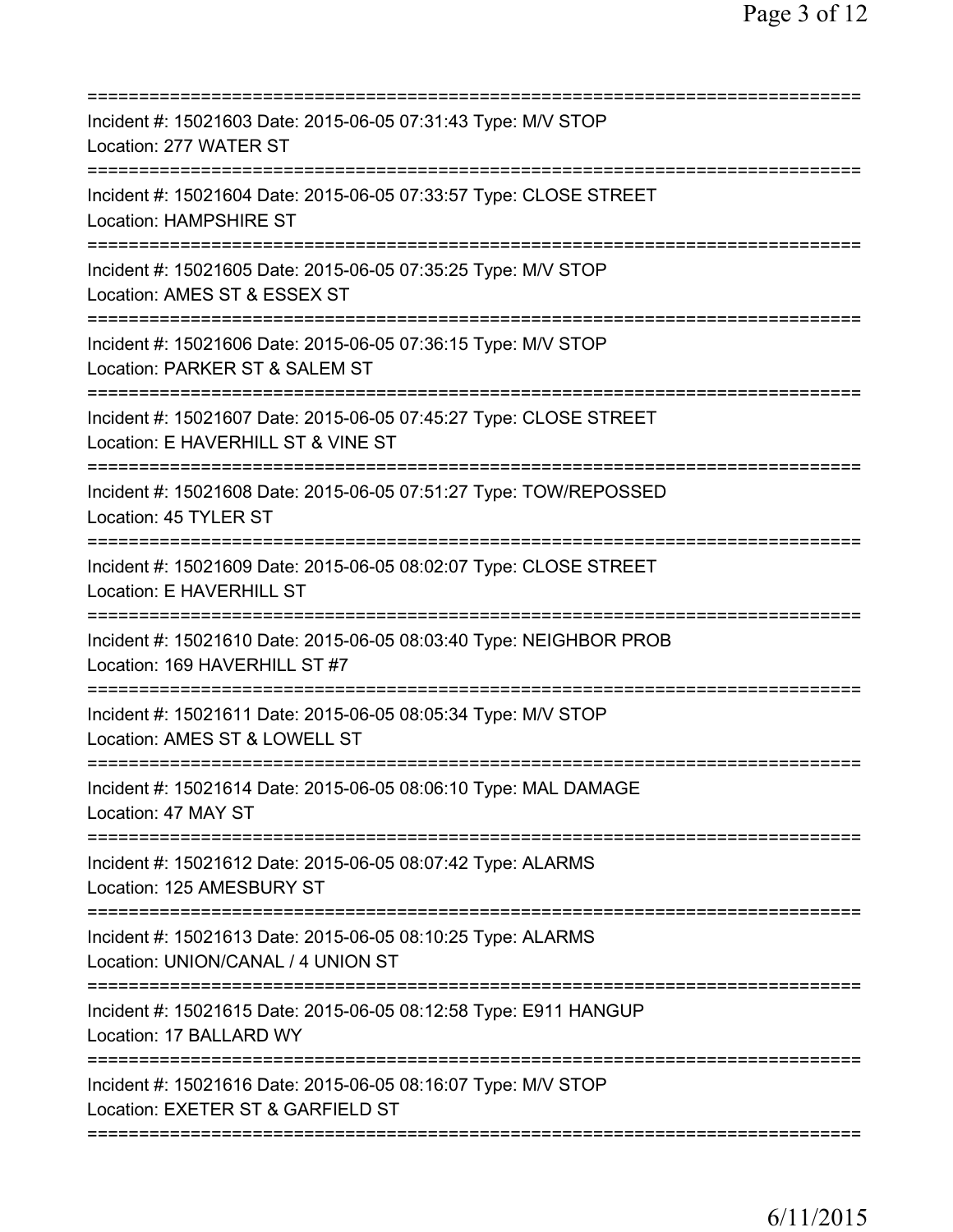| Incident #: 15021617 Date: 2015-06-05 08:20:51 Type: M/V STOP<br>Location: FARNHAM ST & S UNION ST            |
|---------------------------------------------------------------------------------------------------------------|
| Incident #: 15021618 Date: 2015-06-05 08:40:04 Type: M/V STOP<br>Location: 665 HAVERHILL ST                   |
| Incident #: 15021619 Date: 2015-06-05 08:44:35 Type: TOW OF M/V<br>Location: 243 BROADWAY                     |
| Incident #: 15021620 Date: 2015-06-05 08:51:05 Type: M/V STOP<br><b>Location: FALLS BRIDGE</b>                |
| Incident #: 15021621 Date: 2015-06-05 09:26:23 Type: M/V STOP<br>Location: HAMPSHIRE ST & HAVERHILL ST        |
| Incident #: 15021622 Date: 2015-06-05 09:37:49 Type: M/V STOP<br>Location: 1 PARKER ST                        |
| Incident #: 15021623 Date: 2015-06-05 09:39:03 Type: DOMESTIC/PROG<br>Location: 169 HAVERHILL ST #8           |
| Incident #: 15021624 Date: 2015-06-05 09:42:57 Type: MEDIC SUPPORT<br>Location: 58 EUTAW ST #2A               |
| Incident #: 15021625 Date: 2015-06-05 10:14:23 Type: M/V STOP<br>Location: TOP DONUT / PARKER ST & ANDOVER ST |
| Incident #: 15021626 Date: 2015-06-05 10:14:54 Type: FRAUD<br>Location: 341 S BROADWAY #D                     |
| Incident #: 15021627 Date: 2015-06-05 10:20:32 Type: MAL DAMAGE<br>Location: 1125 ESSEX ST                    |
| Incident #: 15021629 Date: 2015-06-05 10:36:59 Type: B&E/MV/PAST<br>Location: 51 LEONARD AV                   |
| Incident #: 15021628 Date: 2015-06-05 10:56:15 Type: ALARM/BURG<br>Location: 37 DURHAM ST                     |
| Incident #: 15021630 Date: 2015-06-05 11:00:37 Type: SUS PERS/MV<br>Location: 450 RIVERSIDE DR                |
| Incident #: 15021631 Date: 2015-06-05 11:22:44 Type: ALARM/BURG                                               |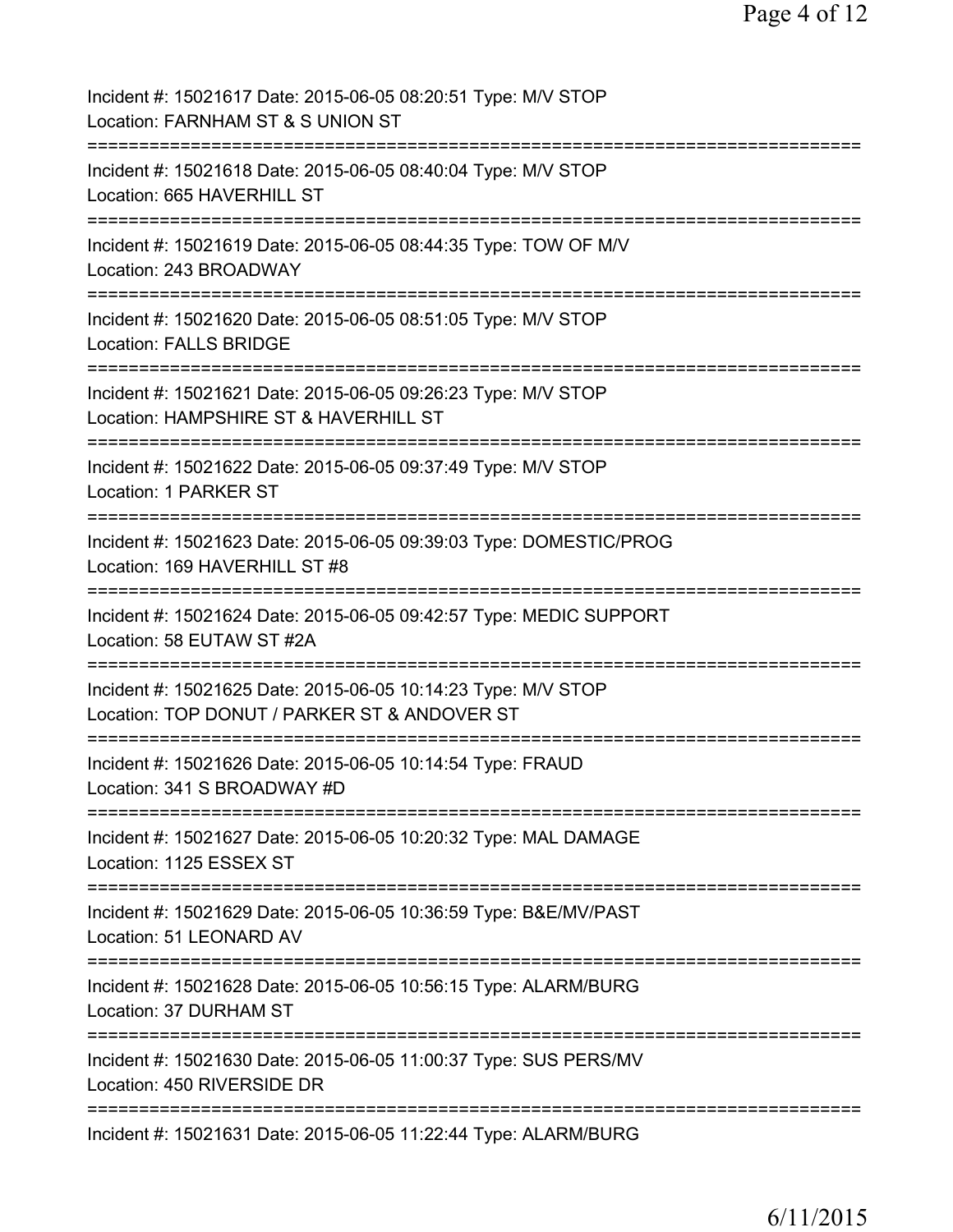Location: BAVARIAN CLUB / 41 KNOX ST =========================================================================== Incident #: 15021632 Date: 2015-06-05 11:37:52 Type: SUS PERS/MV Location: LAWRNCE CATHOLIC ACADEMY / 101 PARKER ST =========================================================================== Incident #: 15021633 Date: 2015-06-05 11:49:26 Type: M/V STOP Location: COMMON ST & LAWRENCE ST =========================================================================== Incident #: 15021634 Date: 2015-06-05 11:50:10 Type: AUTO ACC/NO PI Location: CUMBERLAND FARM / 320 S BROADWAY =========================================================================== Incident #: 15021635 Date: 2015-06-05 11:57:53 Type: HIT & RUN M/V Location: 134 WEST ST =========================================================================== Incident #: 15021636 Date: 2015-06-05 12:01:36 Type: AUTO ACC/NO PI Location: 88 MAPLE ST =========================================================================== Incident #: 15021637 Date: 2015-06-05 12:06:31 Type: DRUG VIO Location: HIGH ST & PLEASANT ST =========================================================================== Incident #: 15021638 Date: 2015-06-05 12:08:34 Type: LOUD NOISE Location: 134 WEST ST =========================================================================== Incident #: 15021639 Date: 2015-06-05 12:20:29 Type: M/V STOP Location: LAWRENCE ST & OAK ST =========================================================================== Incident #: 15021640 Date: 2015-06-05 12:21:42 Type: M/V STOP Location: 360 PARK ST =========================================================================== Incident #: 15021641 Date: 2015-06-05 12:29:17 Type: INVESTIGATION Location: 90 LOWELL ST =========================================================================== Incident #: 15021643 Date: 2015-06-05 12:42:23 Type: LOST PROPERTY Location: 262 HAMPSHIRE ST =========================================================================== Incident #: 15021642 Date: 2015-06-05 12:43:20 Type: M/V STOP Location: ESSEX ST & LAWRENCE ST =========================================================================== Incident #: 15021644 Date: 2015-06-05 12:44:58 Type: M/V STOP Location: 163 LAWRENCE ST =========================================================================== Incident #: 15021645 Date: 2015-06-05 12:47:45 Type: LARCENY/PAST Location: 112 MAPLE ST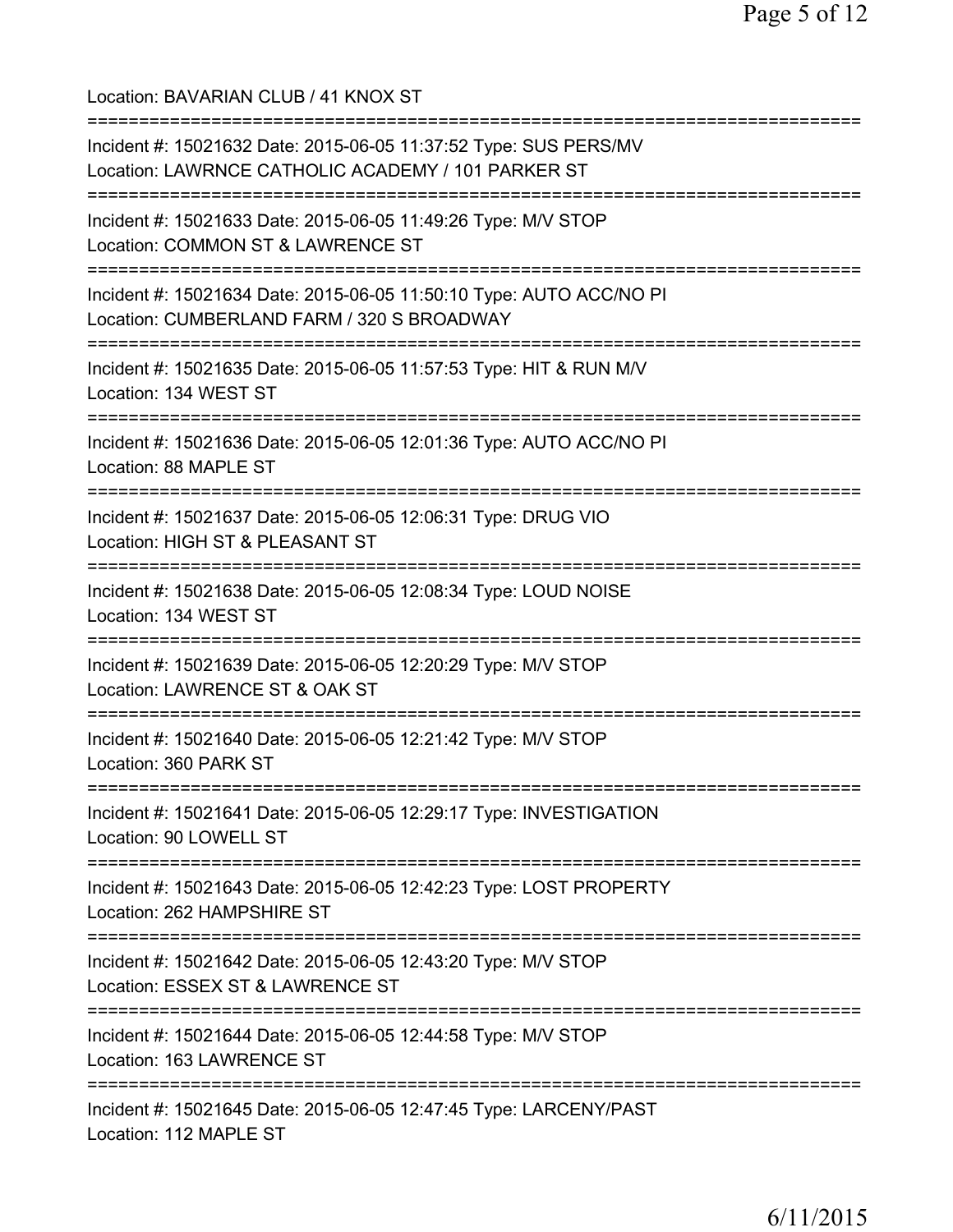| Incident #: 15021646 Date: 2015-06-05 13:09:52 Type: GENERAL SERV<br>Location: 66 MELVIN ST FL 3RD<br>=====================<br>=============     |
|--------------------------------------------------------------------------------------------------------------------------------------------------|
| Incident #: 15021648 Date: 2015-06-05 13:10:47 Type: B&E/MV/PAST<br>Location: 24 BIRCH ST FL 2                                                   |
| Incident #: 15021647 Date: 2015-06-05 13:15:04 Type: M/V STOP<br>Location: 66 JUNIPER ST                                                         |
| Incident #: 15021649 Date: 2015-06-05 13:43:53 Type: LOST PROPERTY<br>Location: 68 BROOK ST                                                      |
| Incident #: 15021650 Date: 2015-06-05 14:30:48 Type: HIT & RUN M/V<br>Location: LEXINGTON ST & MYRTLE ST                                         |
| ============================<br>Incident #: 15021651 Date: 2015-06-05 14:34:21 Type: UNKNOWN PROB<br>Location: 113 S UNION ST                    |
| Incident #: 15021652 Date: 2015-06-05 14:51:59 Type: SHOPLIFTING<br>Location: CVS PHARMACY / 266 BROADWAY<br>=================================== |
| Incident #: 15021653 Date: 2015-06-05 15:11:03 Type: ASSIST FIRE<br>Location: 77 SHAWSHEEN RD                                                    |
| Incident #: 15021654 Date: 2015-06-05 15:17:00 Type: A&B PAST<br>Location: 21 SAXONIA AV                                                         |
| Incident #: 15021655 Date: 2015-06-05 15:21:02 Type: ANIMAL COMPL<br>Location: 133 NEWTON ST                                                     |
| Incident #: 15021656 Date: 2015-06-05 15:23:37 Type: ALARM/BURG<br>Location: HIGHLIGHT EDUCATION / 52 FRANKLIN ST                                |
| Incident #: 15021657 Date: 2015-06-05 15:31:53 Type: NOISE ORD<br>Location: 193 UNION ST                                                         |
| Incident #: 15021658 Date: 2015-06-05 15:33:23 Type: AUTO ACC/NO PI<br>Location: BRUCE ST & ERVING AV                                            |
| Incident #: 15021659 Date: 2015-06-05 15:35:22 Type: AUTO ACC/NO PI<br>Location: GAS & GO / 150 WINTHROP AV                                      |
|                                                                                                                                                  |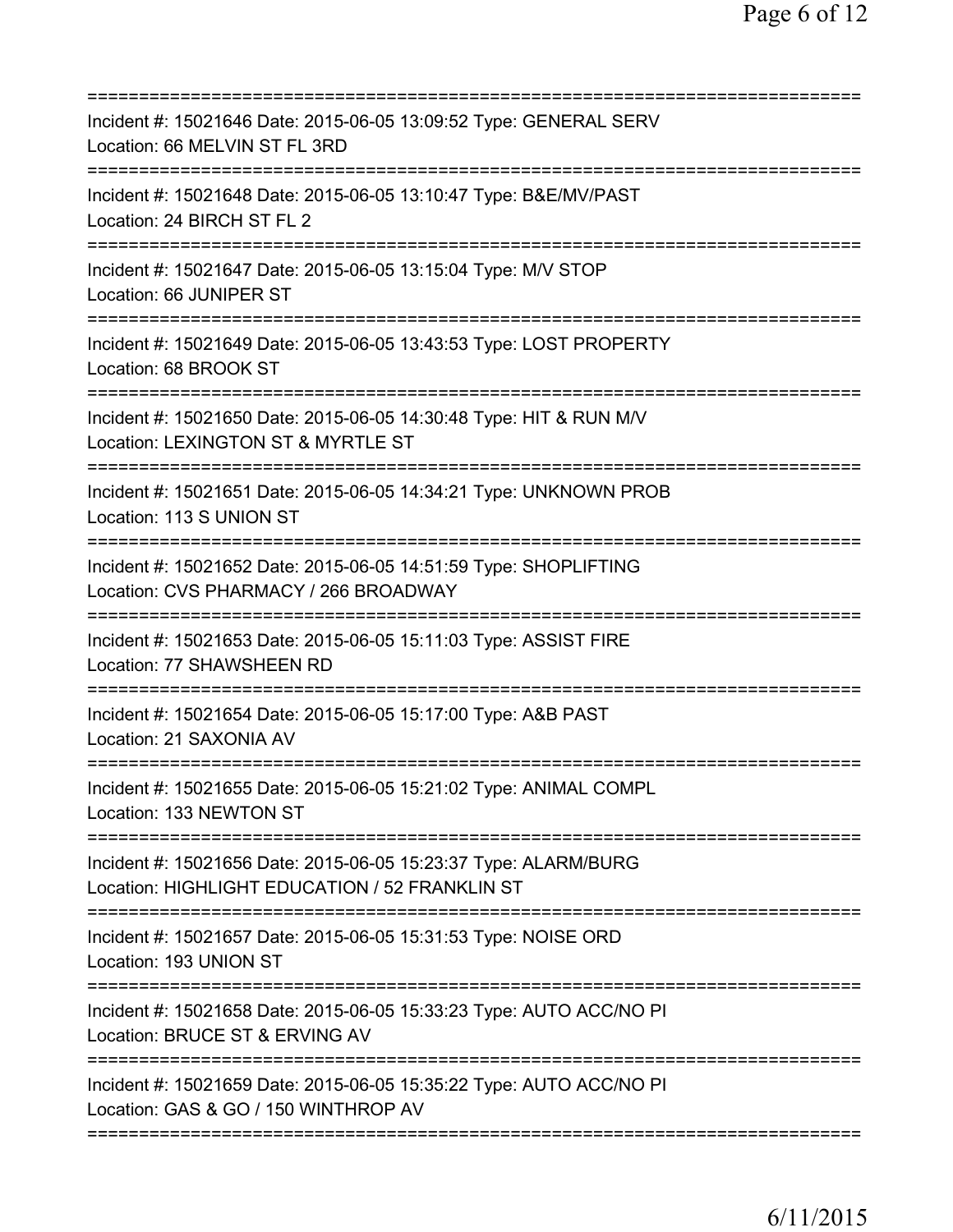| Incident #: 15021660 Date: 2015-06-05 15:44:34 Type: AUTO ACC/PED<br>Location: 69 HANCOCK ST                                                                 |
|--------------------------------------------------------------------------------------------------------------------------------------------------------------|
| Incident #: 15021661 Date: 2015-06-05 15:47:10 Type: GENERAL SERV<br>Location: 9 CORNISH ST                                                                  |
| Incident #: 15021662 Date: 2015-06-05 15:51:37 Type: M/V STOP<br>Location: 133 LAWRENCE ST                                                                   |
| Incident #: 15021663 Date: 2015-06-05 15:53:46 Type: WARRANT SERVE<br>Location: ESSEX ST & JACKSON ST                                                        |
| Incident #: 15021665 Date: 2015-06-05 15:58:03 Type: M/V STOP<br>Location: S UNION ST & SALEM ST                                                             |
| :===========<br>Incident #: 15021664 Date: 2015-06-05 15:58:59 Type: AUTO ACC/PED<br>Location: HAFFNERS CAR WASH / 330 S BROADWAY<br>----------------------- |
| Incident #: 15021666 Date: 2015-06-05 16:04:23 Type: UNKNOWN PROB<br>Location: 19 BROOK ST                                                                   |
| ----------------<br>Incident #: 15021667 Date: 2015-06-05 16:06:43 Type: AUTO ACC/NO PI<br>Location: HOWARD ST & PLATT ST                                    |
| Incident #: 15021668 Date: 2015-06-05 16:15:09 Type: B&E/PAST<br>Location: 65 BUSWELL ST                                                                     |
| Incident #: 15021669 Date: 2015-06-05 16:21:11 Type: INVEST CONT<br><b>Location: 9 MERRIMACK ST</b>                                                          |
| Incident #: 15021670 Date: 2015-06-05 16:39:23 Type: LOCKOUT<br>Location: 113 BEACON AV #B                                                                   |
| Incident #: 15021671 Date: 2015-06-05 16:57:21 Type: TENANT PROB<br>Location: 109 GARDEN ST FL 3RD                                                           |
| Incident #: 15021672 Date: 2015-06-05 16:59:03 Type: AUTO ACC/NO PI<br>Location: WALGREENS / 135 BROADWAY                                                    |
| Incident #: 15021675 Date: 2015-06-05 17:10:54 Type: THREATS<br>Location: 11 LAWRENCE ST #808                                                                |
| Incident #: 15021673 Date: 2015-06-05 17:13:07 Type: SHOPLIFTING                                                                                             |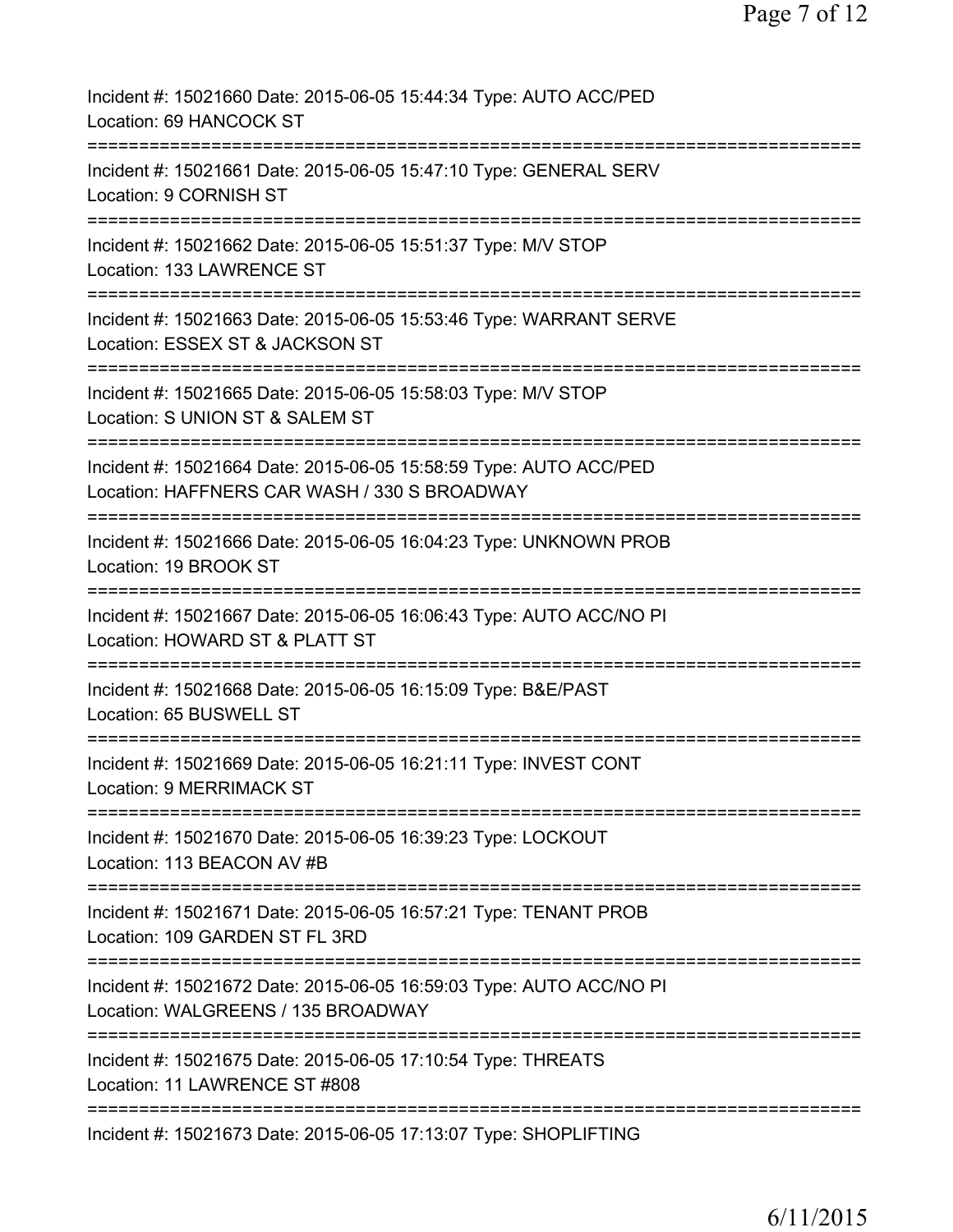Location: MARKET BASKET / 700 ESSEX ST =========================================================================== Incident #: 15021674 Date: 2015-06-05 17:13:33 Type: ALARM/BURG Location: IT MGT SOLUTIONS 9782918125 / 60 ISLAND ST =========================================================================== Incident #: 15021676 Date: 2015-06-05 17:19:17 Type: UNWANTEDGUEST Location: 280 MERRIMACK ST =========================================================================== Incident #: 15021677 Date: 2015-06-05 17:23:00 Type: M/V STOP Location: ANDOVER ST & S BROADWAY =========================================================================== Incident #: 15021678 Date: 2015-06-05 17:23:55 Type: M/V STOP Location: BROADWAY & LOWELL ST =========================================================================== Incident #: 15021679 Date: 2015-06-05 17:26:33 Type: M/V STOP Location: BROOKFIELD ST & FARLEY ST =========================================================================== Incident #: 15021680 Date: 2015-06-05 17:27:24 Type: DISTURBANCE Location: 281 LAWRENCE ST FL 3 =========================================================================== Incident #: 15021681 Date: 2015-06-05 17:46:05 Type: KEEP PEACE Location: 110 TREMONT CT =========================================================================== Incident #: 15021682 Date: 2015-06-05 17:56:36 Type: TENANT PROB Location: 109 GARDEN ST FL 3 =========================================================================== Incident #: 15021683 Date: 2015-06-05 18:01:24 Type: B&E/PAST Location: 16 BEACON ST #30 =========================================================================== Incident #: 15021684 Date: 2015-06-05 18:09:12 Type: AUTO ACC/NO PI Location: 120 TRENTON ST =========================================================================== Incident #: 15021685 Date: 2015-06-05 18:14:14 Type: AUTO ACC/NO PI Location: ESSEX ST & MARGIN ST =========================================================================== Incident #: 15021686 Date: 2015-06-05 18:24:14 Type: ALARM/BURG Location: PENA RESIDENCE / 86 CROSS ST =========================================================================== Incident #: 15021687 Date: 2015-06-05 18:28:52 Type: M/V STOP Location: FOSTER ST & SALEM ST =========================================================================== Incident #: 15021688 Date: 2015-06-05 18:30:26 Type: RECOV/STOL/MV Location: 38 STATE ST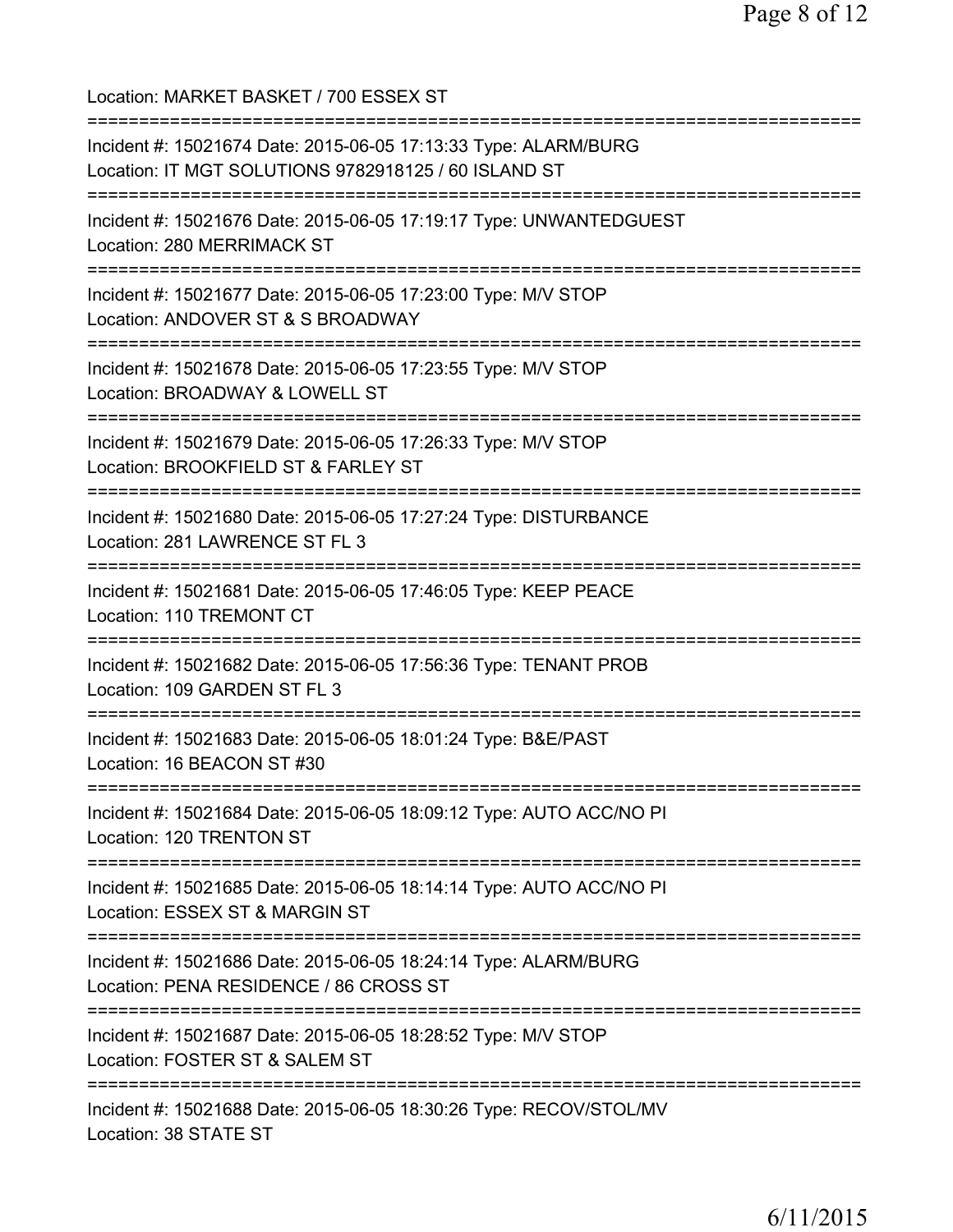| Incident #: 15021689 Date: 2015-06-05 19:05:20 Type: ALARM/BURG<br>Location: EARLY CHILDHOOD EDUCATION / 360 MERRIMACK ST #BLDG 9           |
|---------------------------------------------------------------------------------------------------------------------------------------------|
| Incident #: 15021690 Date: 2015-06-05 19:06:09 Type: M/V STOP<br>Location: 280 AMES ST                                                      |
| Incident #: 15021691 Date: 2015-06-05 19:08:37 Type: SHOPLIFTING<br>Location: MARKET BASKET / 700 ESSEX ST                                  |
| Incident #: 15021692 Date: 2015-06-05 19:09:27 Type: M/V STOP<br>Location: HAVERHILL ST & WHITE ST                                          |
| Incident #: 15021693 Date: 2015-06-05 19:12:04 Type: ALARM/BURG<br>Location: GANGI RESIDENCE / 181 FERRY ST                                 |
| Incident #: 15021695 Date: 2015-06-05 19:19:12 Type: CK WELL BEING<br>Location: 22 DUCKETT AV #1                                            |
| Incident #: 15021694 Date: 2015-06-05 19:19:54 Type: ASSIST FIRE<br>Location: 77 SHAWSHEEN RD                                               |
| Incident #: 15021696 Date: 2015-06-05 19:27:21 Type: CK WELL BEING<br>Location: 169 HAVERHILL ST #7<br>==================================== |
| Incident #: 15021697 Date: 2015-06-05 19:28:50 Type: LARCENY/PAST<br>Location: 310 LAWRENCE ST                                              |
| Incident #: 15021698 Date: 2015-06-05 19:32:00 Type: ALARM/BURG<br>Location: RESD; JOSEPH MACNAULTY9786821904 / 96 GREENFIELD ST            |
| Incident #: 15021699 Date: 2015-06-05 19:42:28 Type: ALARM/BURG<br>Location: FREEDOM TIRE / 160 S BROADWAY                                  |
| Incident #: 15021700 Date: 2015-06-05 19:43:05 Type: M/V STOP<br>Location: 16 FAIRMONT ST                                                   |
| Incident #: 15021701 Date: 2015-06-05 19:44:46 Type: STOL/MV/PAS<br>Location: 19 ENDICOTT ST                                                |
| Incident #: 15021703 Date: 2015-06-05 19:56:57 Type: ANIMAL COMPL<br>Location: LAWRENCE GENERAL HOSPITAL / 1 GENERAL ST                     |
|                                                                                                                                             |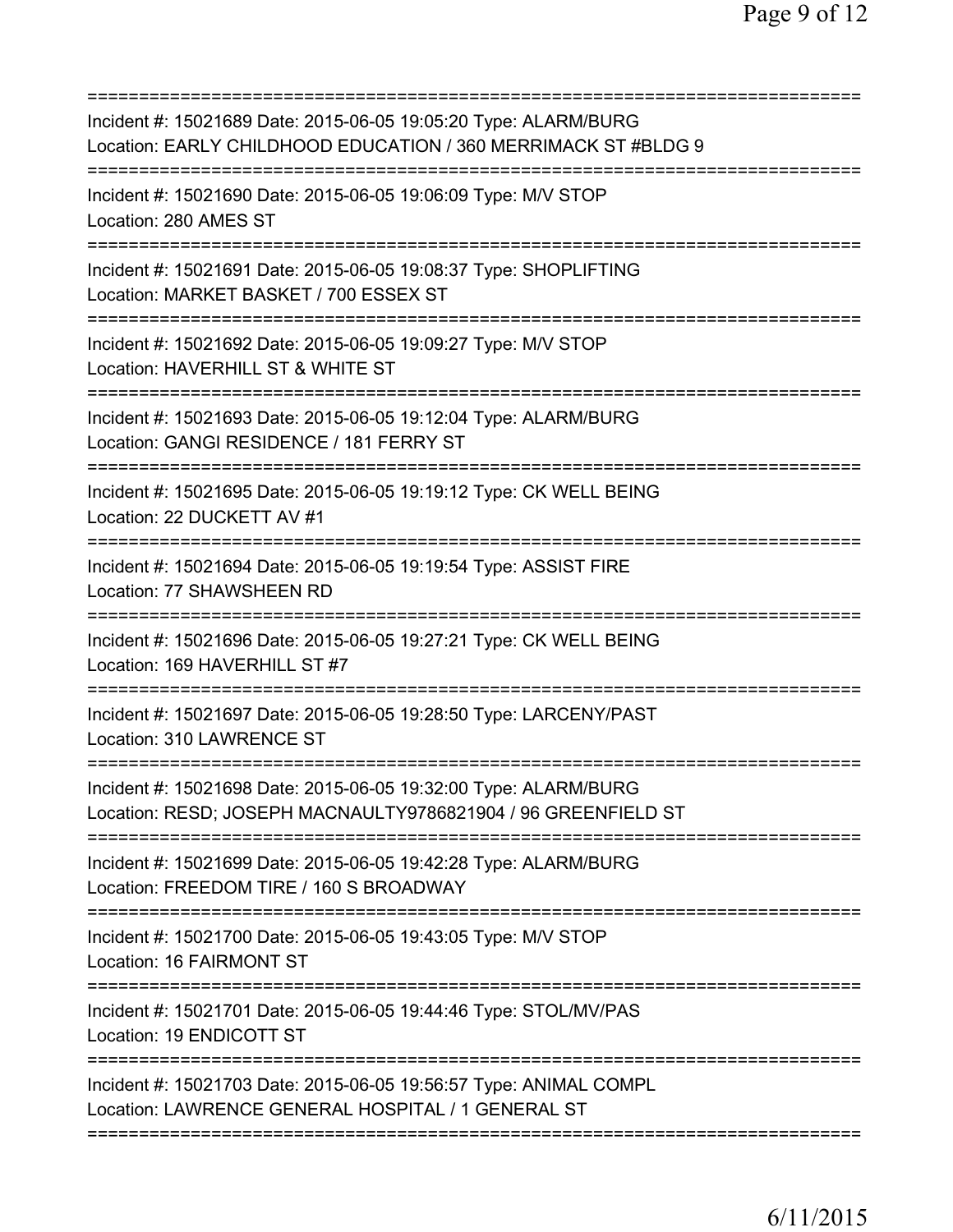| Incident #: 15021702 Date: 2015-06-05 19:58:45 Type: 209A/SERVE<br>Location: 81 WEST ST                                                            |
|----------------------------------------------------------------------------------------------------------------------------------------------------|
| Incident #: 15021704 Date: 2015-06-05 20:10:03 Type: M/V STOP<br>Location: E HAVERHILL ST & HOFFMAN AV                                             |
| Incident #: 15021705 Date: 2015-06-05 20:18:09 Type: M/V STOP<br>Location: 108 MERRIMACK ST                                                        |
| Incident #: 15021707 Date: 2015-06-05 20:19:15 Type: GENERAL SERV<br>Location: 14 BEACON ST #22                                                    |
| Incident #: 15021706 Date: 2015-06-05 20:24:37 Type: ALARM/BURG<br>Location: DUNKIN DONUTS / 225 ESSEX ST                                          |
| Incident #: 15021708 Date: 2015-06-05 20:27:21 Type: ALARM/BURG<br>Location: M-B DISTRIBUTOR, INCORPORATED / 1 GROCERY WY                          |
| ==================================<br>Incident #: 15021709 Date: 2015-06-05 20:36:11 Type: ALARM/BURG<br>Location: HONEY DEW DONUTS / 342 BROADWAY |
| ==============================<br>Incident #: 15021710 Date: 2015-06-05 20:37:50 Type: UNWANTEDGUEST<br>Location: 32 KNOX ST FL 3                  |
| Incident #: 15021711 Date: 2015-06-05 20:43:08 Type: NOISE ORD<br>Location: GREENWOOD ST & LOWELL ST                                               |
| Incident #: 15021712 Date: 2015-06-05 20:52:14 Type: MISSING PERS<br>Location: 26 WILMOT ST FL 1                                                   |
| Incident #: 15021713 Date: 2015-06-05 21:01:47 Type: THREATS<br>Location: 19 BROOK ST #REAR FL 1                                                   |
| Incident #: 15021714 Date: 2015-06-05 21:05:57 Type: NOISE ORD<br>Location: 18 MAY ST                                                              |
| =============<br>Incident #: 15021715 Date: 2015-06-05 21:19:09 Type: NOISE ORD<br>Location: 202 PROSPECT ST                                       |
| Incident #: 15021716 Date: 2015-06-05 21:34:16 Type: SHOTS FIRED<br>Location: 111 RIVER POINTE WY                                                  |
| Incident #: 15021717 Date: 2015-06-05 21:34:16 Type: AUTO ACC/UNK PI                                                                               |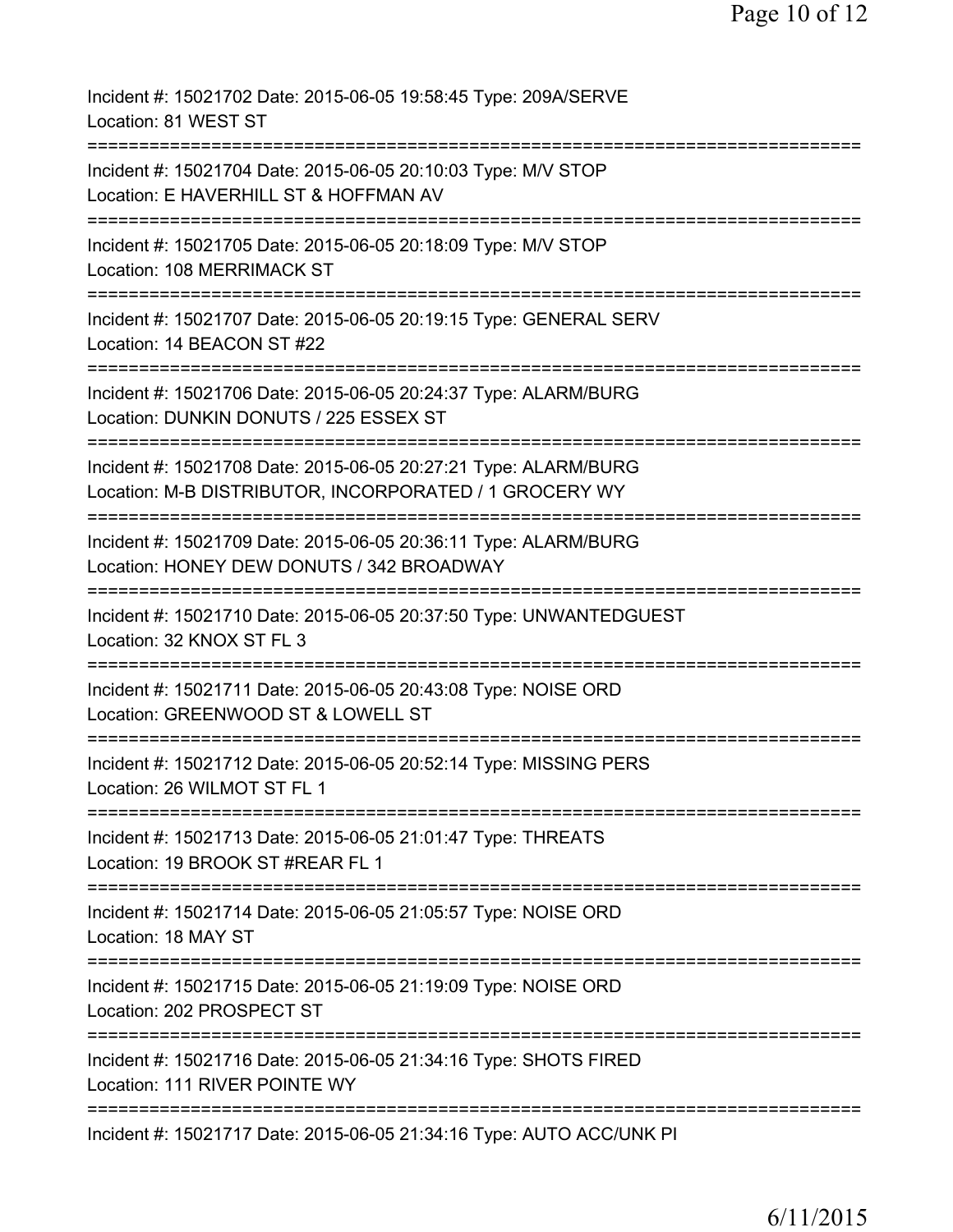Location: RESERVOIR ST =========================================================================== Incident #: 15021718 Date: 2015-06-05 21:47:42 Type: DISTURBANCE Location: 117 BUTLER ST #REAR FL 3 =========================================================================== Incident #: 15021719 Date: 2015-06-05 21:55:07 Type: NOISE ORD Location: 36 MAY ST #B =========================================================================== Incident #: 15021720 Date: 2015-06-05 22:02:36 Type: NOISE ORD Location: 169 WILLOW ST FL 1 =========================================================================== Incident #: 15021721 Date: 2015-06-05 22:18:48 Type: A&B PROG Location: 242 LAWRENCE ST =========================================================================== Incident #: 15021722 Date: 2015-06-05 22:26:01 Type: LOUD NOISE Location: TREMONT & CROSS =========================================================================== Incident #: 15021723 Date: 2015-06-05 22:28:47 Type: NOISE ORD Location: 7 GRACE TER =========================================================================== Incident #: 15021724 Date: 2015-06-05 22:30:33 Type: M/V STOP Location: 5 E HAVERHILL ST =========================================================================== Incident #: 15021725 Date: 2015-06-05 22:33:23 Type: INVEST CONT Location: 35-37 BROMFIELD ST =========================================================================== Incident #: 15021726 Date: 2015-06-05 22:40:49 Type: TRANSPORT Location: 90 LOWELL ST =========================================================================== Incident #: 15021727 Date: 2015-06-05 22:42:02 Type: CK WELL BEING Location: MERRIMACK ST & S UNION ST =========================================================================== Incident #: 15021728 Date: 2015-06-05 22:48:32 Type: AUTO ACC/UNK PI Location: HAVERHILL ST & MAY ST =========================================================================== Incident #: 15021729 Date: 2015-06-05 22:52:12 Type: NOISE ORD Location: 48 TYLER ST =========================================================================== Incident #: 15021730 Date: 2015-06-05 22:54:03 Type: NOISE ORD Location: KENT ST & S UNION ST =========================================================================== Incident #: 15021731 Date: 2015-06-05 22:54:32 Type: NOISE ORD Location: COLFAX AV & NESMITH ST